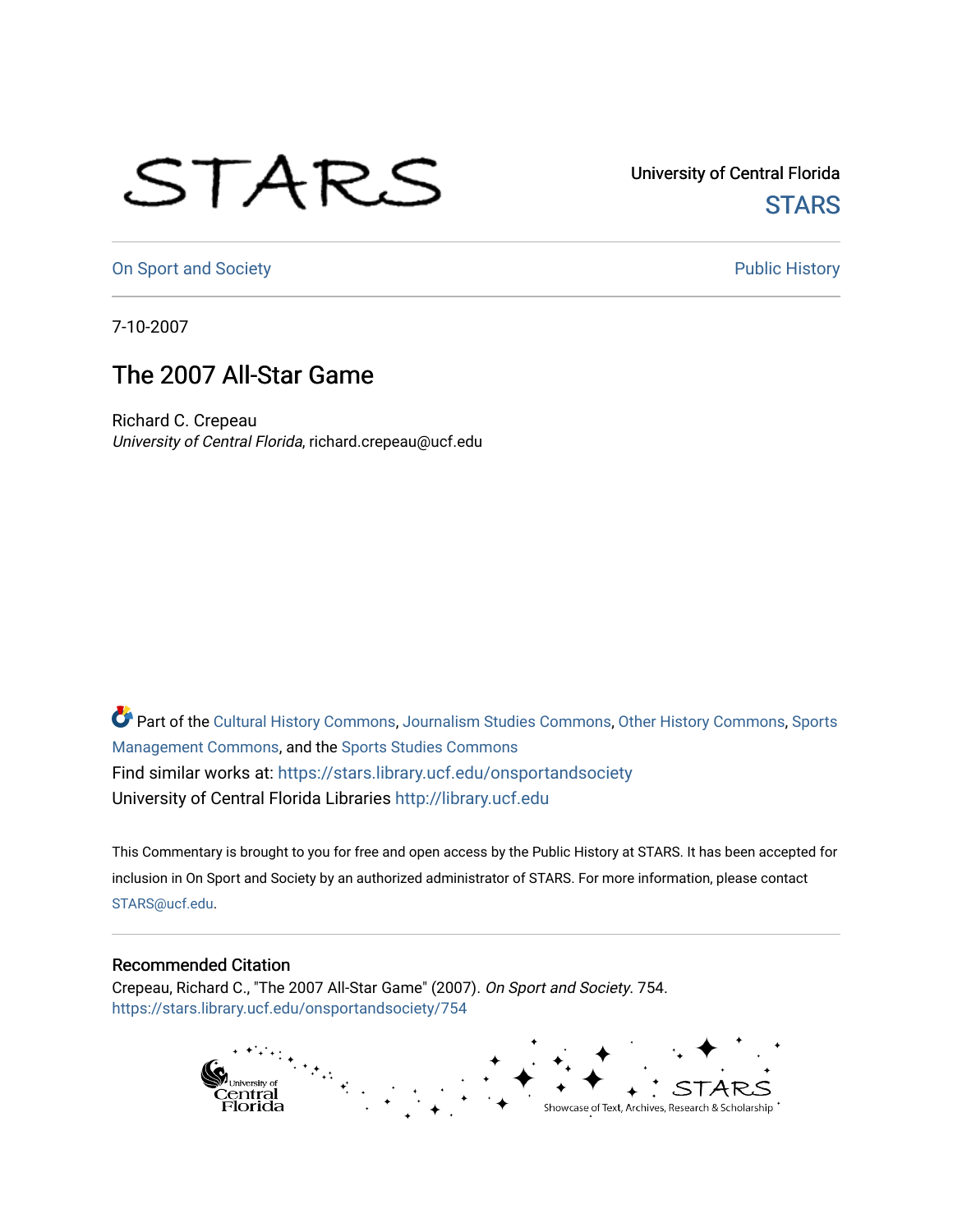## SPORT AND SOCIETY FOR H-ARETE The 2007 All-Star Game JULY 10, 2007

Baseball's All-Star Game is coming up tonight at the baseball facility formerly known as PNC Park, and the home of baseball's current leading villain, Barry Bonds. In a surprise to many, Bonds was voted to the National League starting line-up by the fans, who allegedly are disgusted by the poster boy for performance enhancement. The cheers tonight will be thunderous as Barry is introduced in the only ballpark where he remains a great hero, and even a beloved personage. The cheers will be even louder when baseball honors Willie Mays. These cheers will be echoed across the land for one of the greatest players in the history of the game.

Although the concept of an all-star game dates back to 1858 and a game between all-star teams from Brooklyn and New York, it was seventy-four years ago that the first modern all-star game was held, July 6, 1933. In the seven decades since, this game has become a marvelous showcase for the best baseball talent, the marking point for mid-season, and a great promotional event for the game of baseball. Its appeal in part stems from the fact that in this all-star game, unlike the others of the major professional sports, the style of play will be virtually the same game that is played every night during the season.

The All-Star Game was the creation of Arch Ward, sports editor of the Chicago Tribune, who was able to persuade the owners to hold a game between the American and National League All-Stars in Chicago in conjunction with the Century of Progress Exhibition of 1933. Those who welcomed this game saw it as the dawning of a new age, in which the use of modern promotional techniques had arrived in baseball.

A number of owners objected to it as a distraction from the regular season, an unnecessary interruption of the normal patterns. No doubt, some also objected because they were not going to make enough money from the game, which was being played for charity. Managers objected to the game because it broke up the regular season, although more objections came from those managers whose teams were doing well than those whose teams were struggling.

After the first All-Star Game, the managers were designated as the previous year's pennant winners, but for that first game,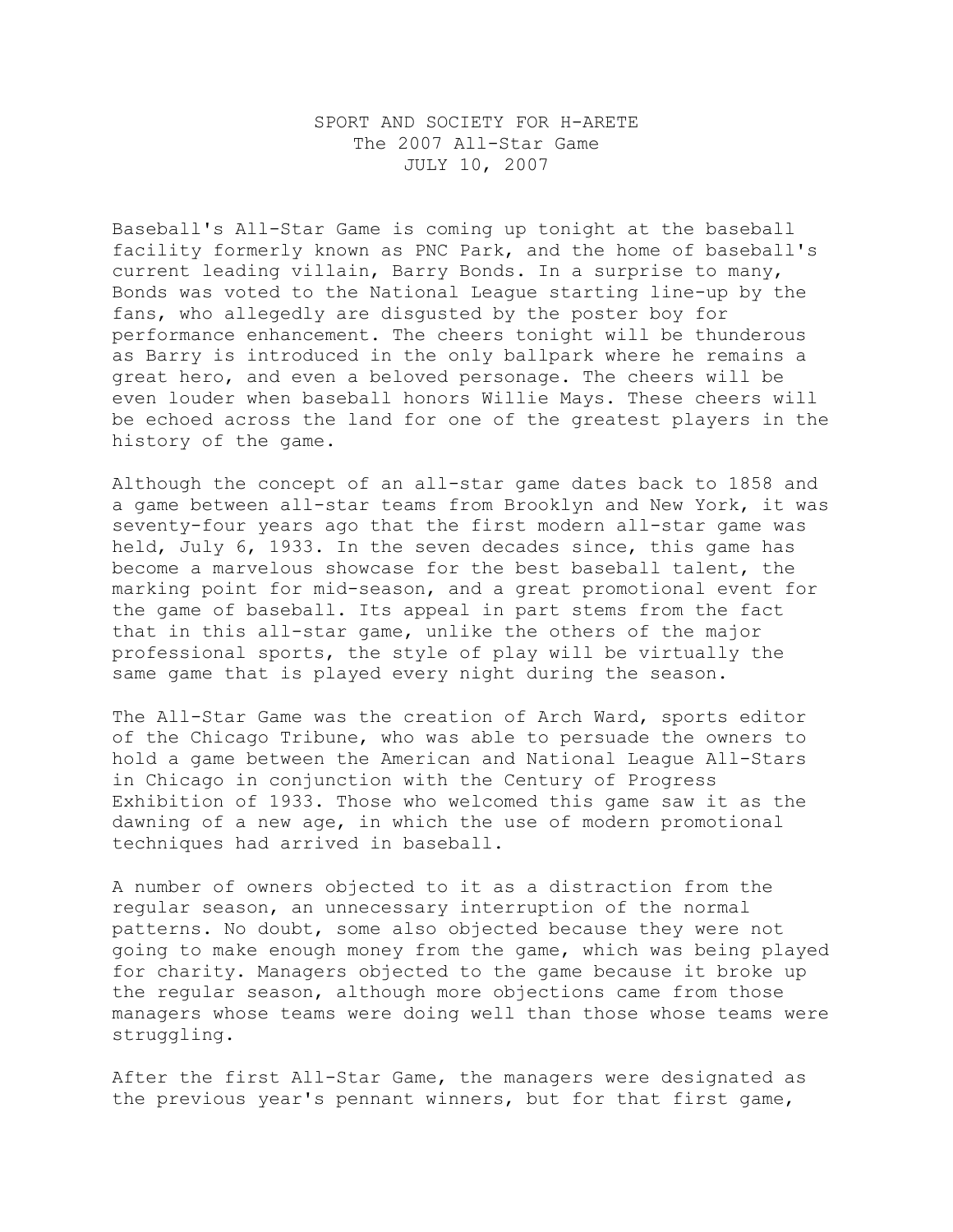two of the grand old managers, Connie Mack and John McGraw, were given the honor. For the first two years both managers and fans chose the players and then from 1935-46 the managers selected their teams. Beginning in 1947, the selection of the starting lineup passed to the fans, until 1957 when Cincinnati fans stuffed the ballot box and chose Reds for seven of the eight starting positions.

This led to the removal of the fans from the process from 1958 to 1969. During that period major league managers, coaches, and players, made the selections. In 1970, the selection of the starting lineups returned to the fans. Ballot box stuffing and sentimentalism rather than performance continue as problems with this system that now includes on-line voting.

The first contest was dubbed the "Game of the Century," as 49,200 fans packed Comiskey Park and millions listened on radio. Never had there been so much baseball talent gathered in one place. The game featured such stars as Carl Hubbell, Lefty Grove, Earl Averill, Joe Cronin, Frankie Frisch, and Lefty Gomez.

But the star of the first game was Babe Ruth, at age 38, less than two years from retirement still the dominant force in baseball. Over the years, the Babe had developed the uncanny ability to hit home runs for special occasions. Appropriately then, Ruth hit the first home run in All-Star Game history: a two run shot in the third inning giving the American League its third run in a 4-2 victory. In the 8th inning, Ruth put the frosting on the cake making a remarkable running catch in right field off the bat of Chick Hafey to help preserve the victory.

The following year the game moved to the Polo Grounds in New York, where Giant left-handed screwball artist Carl Hubbell was the starting pitcher. In the first and second innings, Hubbell struck out, in order, Babe Ruth, Lou Gehrig, Jimmy Foxx, Al Simmons, and Joe Cronin. All five of these American League All-Stars were subsequently elected to the Hall of Fame. With moments like these, it only took two years before the All-Star Game was cemented into the pattern of the baseball season. And many more great moments have followed.

This year the All-Star Game comes in the middle of a most interesting season in which Roger Clemens has reached the 350 win plateau, Barry Bonds is about to pass Hank Aaron on the alltime home run list, Sammy Sosa hit his 600th home run, Frank Thomas has hit his 500th home run, Ken Griffey will hit his